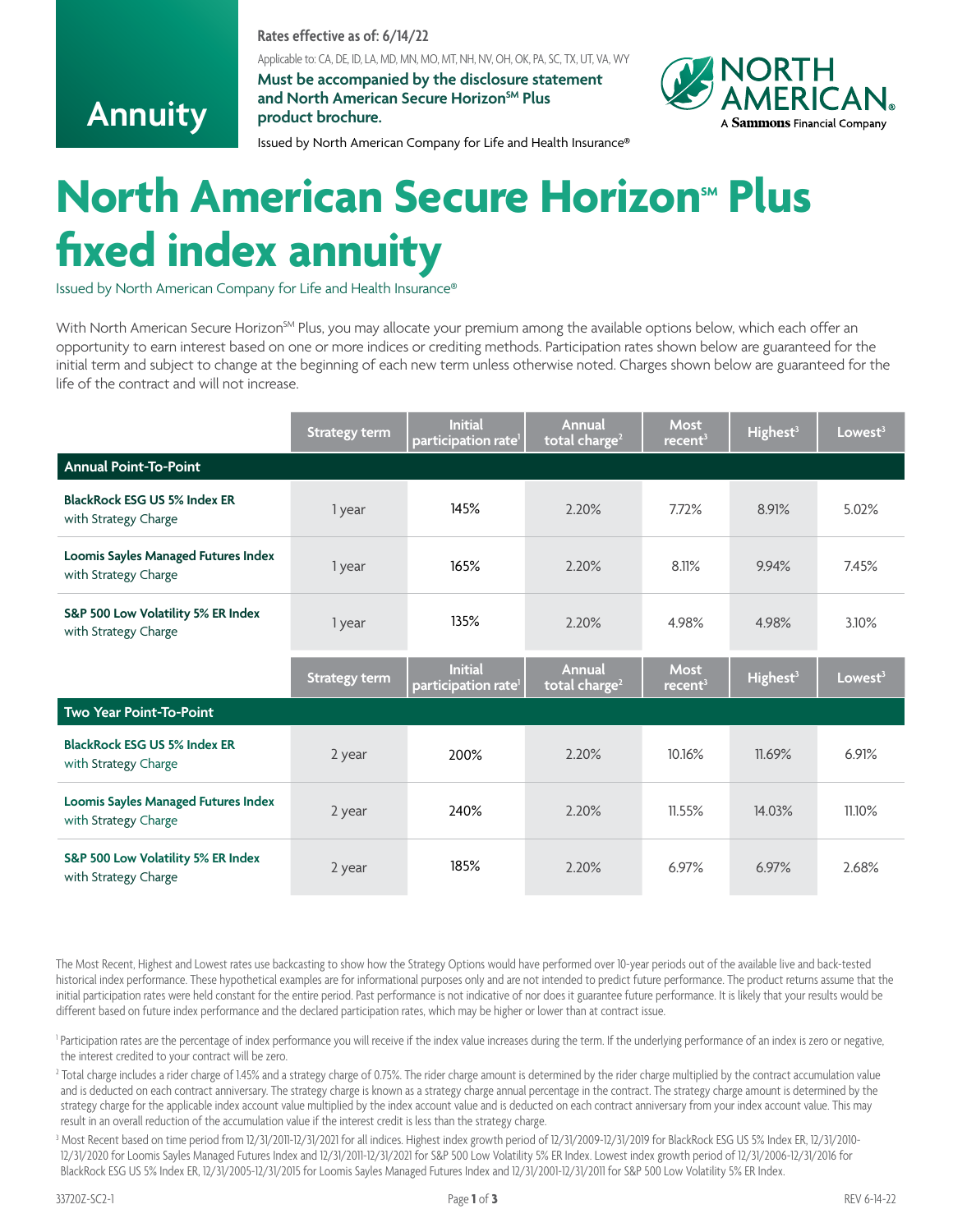## **Rates effective as of: 6/14/22**

Applicable to: CA, DE, ID, LA, MD, MN, MO, MT, NH, NV, OH, OK, PA, SC, TX, UT, VA, WY

**Annuity**

**Must be accompanied by the disclosure statement** and North American Secure Horizon<sup>SM</sup> Plus **product brochure.**



Participation rates shown below are guaranteed for the initial term and subject to change at the beginning of each new term unless otherwise noted.

|                                                                    | <b>Strategy term</b>                           | <b>Initial</b><br>participation rate <sup>1</sup> | Annual<br>total charge <sup>2</sup> | <b>Most</b><br>recent <sup>3</sup> | Highest <sup>3</sup> | Lowest <sup>3</sup> |
|--------------------------------------------------------------------|------------------------------------------------|---------------------------------------------------|-------------------------------------|------------------------------------|----------------------|---------------------|
| <b>Performance Strategy Ladder</b>                                 |                                                |                                                   |                                     |                                    |                      |                     |
| <b>BlackRock ESG US 5% Index ER</b><br>with Strategy Charge        | 1 year<br>2 year<br>3 year<br>4 year<br>5 year | 145%<br>200%<br>215%<br>250%<br>275%              | 2.20%                               | 12.05%                             | 13.52%               | 8.52%               |
| <b>Loomis Sayles Managed Futures Index</b><br>with Strategy Charge | 1 year<br>2 year<br>3 year<br>4 year<br>5 year | 165%<br>240%<br>250%<br>300%<br>325%              | 2.20%                               | 13.23%                             | 15.66%               | 12.64%              |
|                                                                    |                                                | <b>Fixed Rate</b>                                 |                                     |                                    |                      |                     |
| <b>Fixed account</b>                                               |                                                | 2.85%                                             |                                     |                                    |                      |                     |

Declared rates are based on current rates and will never be below the contractual minimum rate.

## **New business guidelines**

Interest rates and interest credit factors ("rates") can change after we receive applications and before we receive the premiums. In order to qualify for a rate hold, we must receive premium within 45 days of application received date. Rates will be based on more favorable rates between the application received date and premium received date. If the 45th day falls on a weekend or holiday, the premium must be received on the business day before the weekend or holiday. Rate hold only applies for the first contract year. In subsequent contract years, rates will be declared on the contract anniversary and will align with the effective date of the contract. These interest rates and interest credit factors are reflected on the annual statement.

The Most Recent, Highest and Lowest rates use backcasting to show how the Strategy Options would have performed over 10-year periods out of the available live and back-tested historical index performance. These hypothetical examples are for informational purposes only and are not intended to predict future performance. The product returns assume that the initial participation rates were held constant for the entire period. Past performance is not indicative of nor does it guarantee future performance. It is likely that your results would be different based on future index performance and the declared participation rates, which may be higher or lower than at contract issue.

- 1 Participation rates are the percentage of index performance you will receive if the index value increases during the term. If the underlying performance of an index is zero or negative, the interest credited to your contract will be zero.
- $^2$  Total charge includes a rider charge of 1.45% and a strategy charge of 0.75%. The rider charge amount is determined by the rider charge multiplied by the contract accumulation value and is deducted on each contract anniversary. The strategy charge is known as a strategy charge annual percentage in the contract. The strategy charge amount is determined by the strategy charge for the applicable index account value multiplied by the index account value and is deducted on each contract anniversary from your index account value. This may result in an overall reduction of the accumulation value if the interest credit is less than the strategy charge.
- 3 Most Recent based on time period from 12/31/2011-12/31/2021 for all indices. Highest index growth period of 12/31/2009-12/31/2019 for BlackRock ESG US 5% Index ER and 12/31/2010- 12/31/2020 for Loomis Sayles Managed Futures Index. Lowest index growth period of 12/31/2006-12/31/2016 for BlackRock ESG US 5% Index ER and 12/31/2005-12/31/2015 for Loomis Sayles Managed Futures Index.